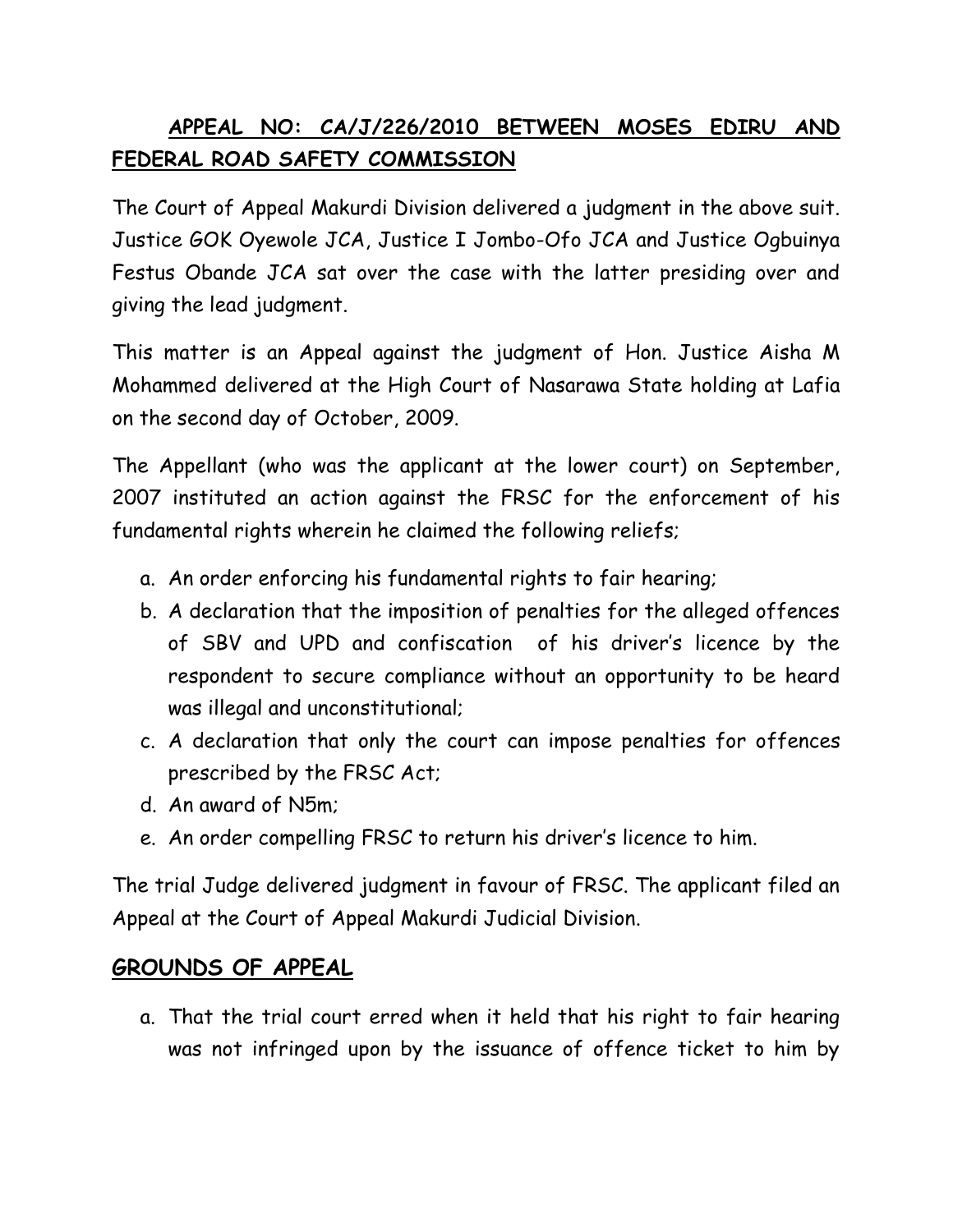FRSC and directing him to pay a fine without being given an opportunity to be heard.

- b. That the issuance of the notice of offence ticket and the imposition of fines by FRSC amounted to usurpation of the Judicial Powers of the Court.
- c. That the trial court erred when it failed to make pronouncement on all issues formulated for its determination.

The Court of Appeal determined all the issues against the appellant and held in favour of FRSC.

The court held inter-alia that the issuance of notice of offence ticket by FRSC is not conclusive of imposition of fines, that at best it is a mere notification to either pay the fines or face prosecution. On this note, the court stated that the appellant cannot be heard to say that his right to fair hearing was foreclosed, since evidence showed that he applied for a waiver of the offence to FRSC, and upon the refusal he proceeded to pay the fines.

**On whether the fines statutorily imposed by FRSC derogate from judicial powers of the courts, the court of Appeal held that the fines which the law gives FRSC the nod to enforce as enshrined in section 10(7)-(9) of the FRSC ACT and paragraph 113 of the NRTR 2012, do not derogate from the juridical powers of the court. There is no confluence point where the powers of the FRSC and the courts meet. The powers of both are coterminous. They are mutually exclusive such that the respondents' power of enforcement is not a usurpation of the judicial power of the court.** 

The court further held that an enforcement agency like FRSC is only required by law to create an avenue for the exercise of the rights to be heard but like in the case of the appellant, the law is that once the avenue is created what the person that lays claim to the right does with the window is entirely a different thing.